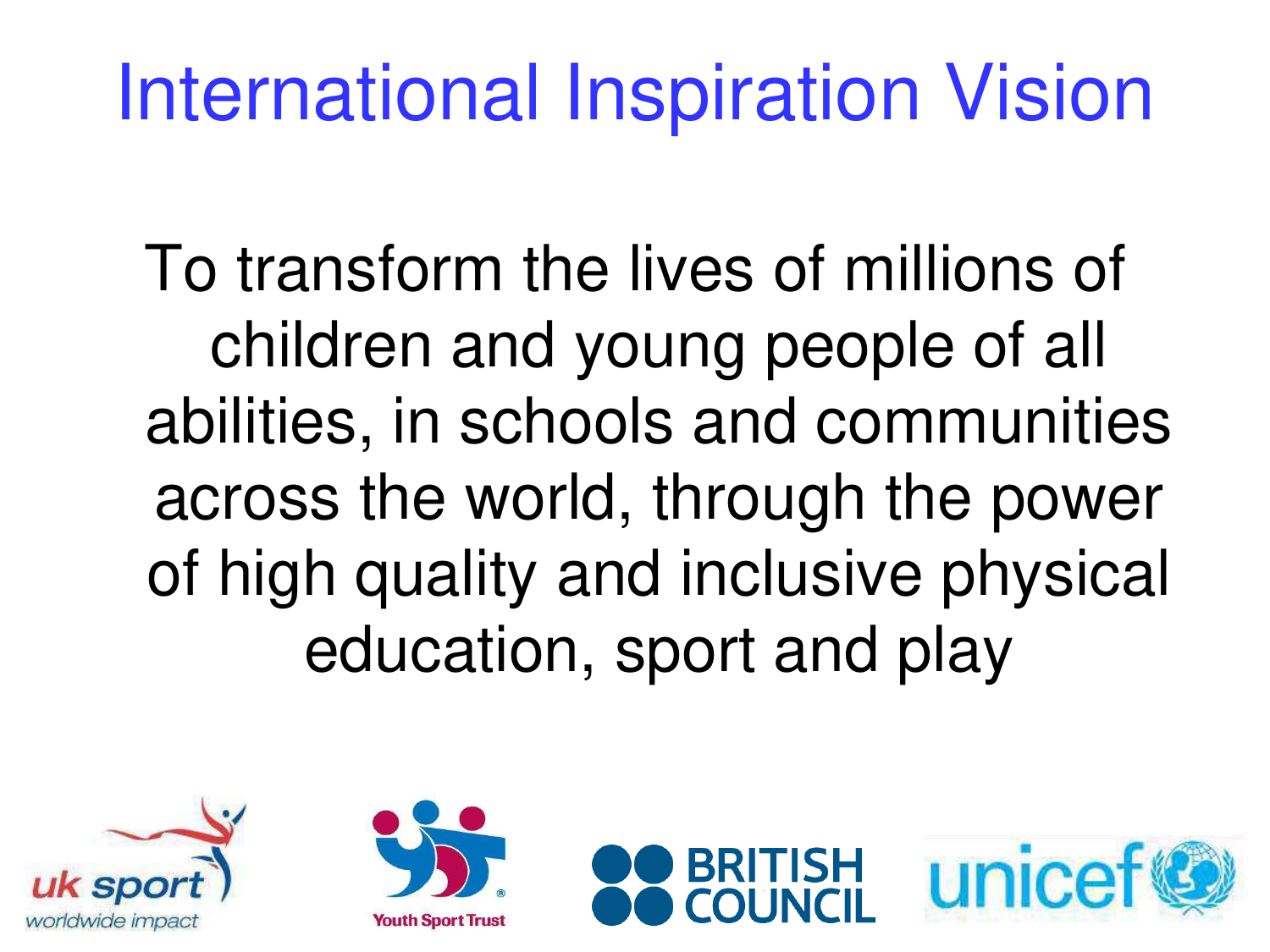## International Inspiration international school partnerships

- International school partnerships are at the heart of International Inspiration
- 20 countries, 600 schools
- Aims:
	- Share good practice and take an innovative approach in the use of Physical Education, sport and play
	- Benefit children, young people and the wider community
	- Work together to enhance the educational experience of young people using PE and sport as the vehicle







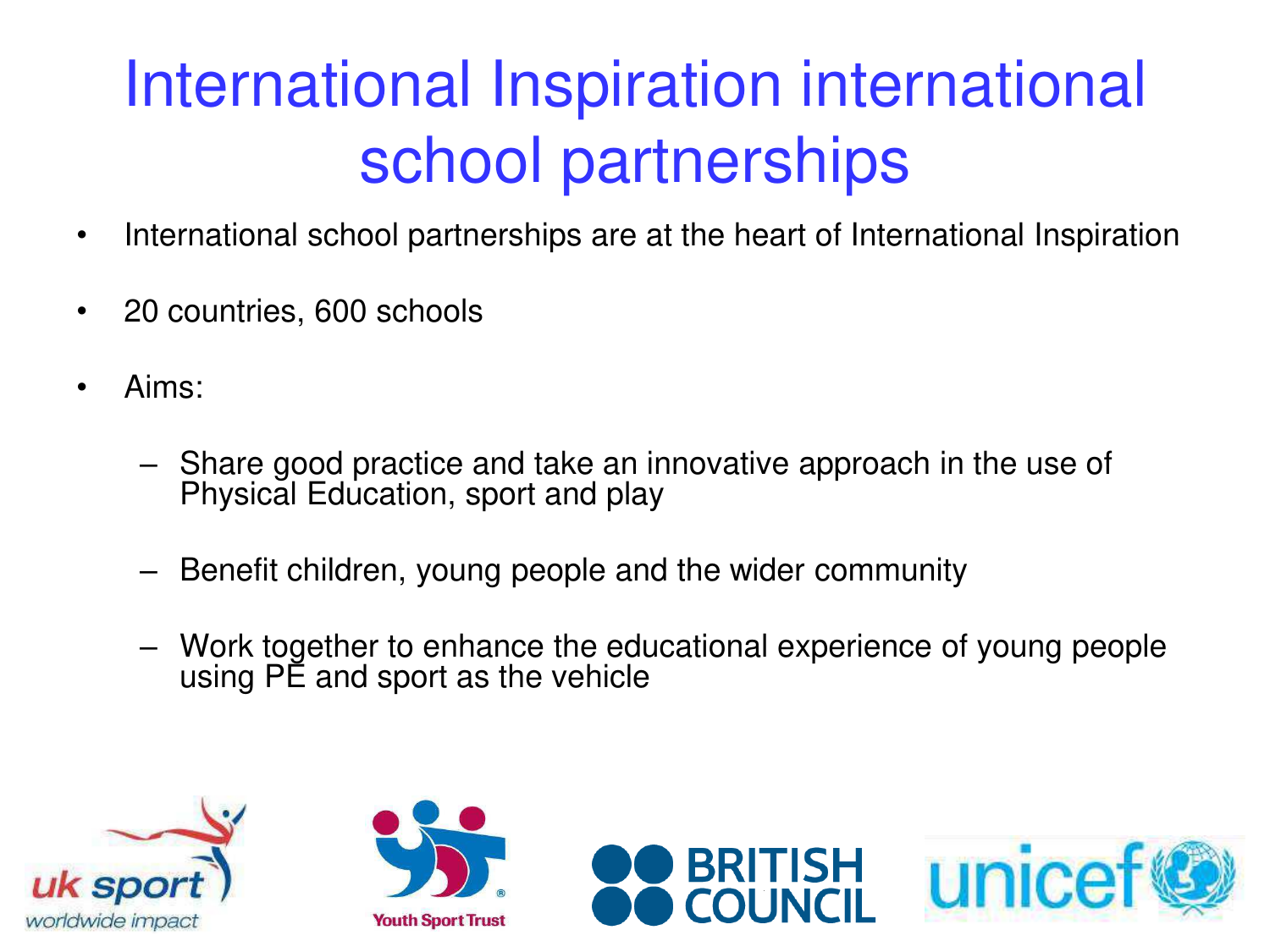## School partnership model and timeline